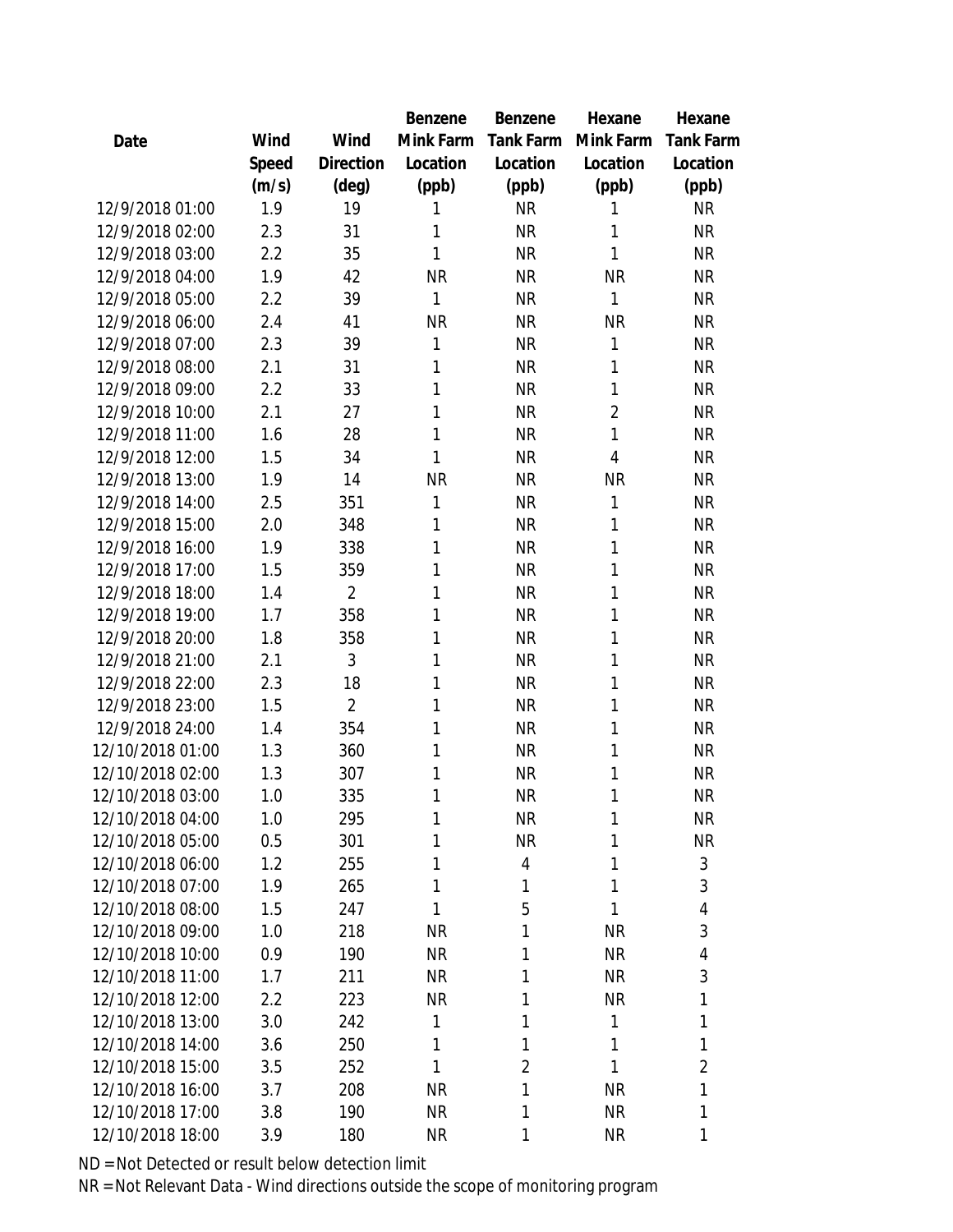|                  |       |           | Benzene   | <b>Benzene</b> | Hexane    | Hexane           |
|------------------|-------|-----------|-----------|----------------|-----------|------------------|
| Date             | Wind  | Wind      | Mink Farm | Tank Farm      | Mink Farm | <b>Tank Farm</b> |
|                  | Speed | Direction | Location  | Location       | Location  | Location         |
|                  | (m/s) | (deg)     | (ppb)     | (ppb)          | (ppb)     | (ppb)            |
| 12/10/2018 19:00 | 4.1   | 181       | <b>NR</b> | 1              | <b>NR</b> | 1                |
| 12/10/2018 20:00 | 3.9   | 194       | <b>NR</b> | 1              | <b>NR</b> | 1                |
| 12/10/2018 21:00 | 4.2   | 209       | <b>NR</b> | 1              | <b>NR</b> | 1                |
| 12/10/2018 22:00 | 5.1   | 215       | <b>NR</b> | 1              | <b>NR</b> | 1                |
| 12/10/2018 23:00 | 4.9   | 219       | <b>NR</b> | 1              | <b>NR</b> | 1                |
| 12/10/2018 24:00 | 5.1   | 221       | <b>NR</b> | 1              | <b>NR</b> | 1                |
| 12/11/2018 01:00 | 4.9   | 216       | <b>NR</b> | 1              | <b>NR</b> | 1                |
| 12/11/2018 02:00 | 5.1   | 223       | <b>NR</b> | 1              | <b>NR</b> | 1                |
| 12/11/2018 03:00 | 5.0   | 224       | <b>NR</b> | 1              | <b>NR</b> | 1                |
| 12/11/2018 04:00 | 5.1   | 220       | <b>NR</b> | 1              | <b>NR</b> | 1                |
| 12/11/2018 05:00 | 4.8   | 221       | <b>NR</b> | 1              | <b>NR</b> | 1                |
| 12/11/2018 06:00 | 4.4   | 240       | 1         | 1              | 1         | 1                |
| 12/11/2018 07:00 | 4.4   | 225       | <b>NR</b> | 1              | <b>NR</b> | 1                |
| 12/11/2018 08:00 | 4.7   | 222       | <b>NR</b> | 1              | <b>NR</b> | 1                |
| 12/11/2018 09:00 | 4.0   | 226       | <b>NR</b> | 1              | <b>NR</b> | 1                |
| 12/11/2018 10:00 | 4.5   | 239       | 1         | 1              | 1         | 1                |
| 12/11/2018 11:00 | 4.6   | 252       | 1         | 1              | 1         | 1                |
| 12/11/2018 12:00 | 3.4   | 258       | 1         | 1              | 1         | 1                |
| 12/11/2018 13:00 | 3.4   | 273       | 1         | 1              | 1         | 1                |
| 12/11/2018 14:00 | 3.3   | 270       | 1         | 1              | 1         | 1                |
| 12/11/2018 15:00 | 2.7   | 275       | 1         | 1              | 1         | 1                |
| 12/11/2018 16:00 | 2.4   | 270       | 1         | 1              | 1         | 1                |
| 12/11/2018 17:00 | 1.6   | 227       | <b>NR</b> | <b>NR</b>      | <b>NR</b> | <b>NR</b>        |
| 12/11/2018 18:00 | 0.9   | 166       | <b>NR</b> | <b>NR</b>      | <b>NR</b> | <b>NR</b>        |
| 12/11/2018 19:00 | 1.0   | 121       | <b>NR</b> | <b>NR</b>      | <b>NR</b> | <b>NR</b>        |
| 12/11/2018 20:00 | 2.2   | 100       | <b>NR</b> | <b>NR</b>      | <b>NR</b> | <b>NR</b>        |
| 12/11/2018 21:00 | 2.8   | 115       | <b>NR</b> | <b>NR</b>      | <b>NR</b> | <b>NR</b>        |
| 12/11/2018 22:00 | 2.7   | 108       | <b>NR</b> | <b>NR</b>      | <b>NR</b> | <b>NR</b>        |
| 12/11/2018 23:00 | 2.9   | 102       | <b>NR</b> | <b>NR</b>      | <b>NR</b> | <b>NR</b>        |
| 12/11/2018 24:00 | 3.5   | 113       | <b>NR</b> | <b>NR</b>      | <b>NR</b> | <b>NR</b>        |
| 12/12/2018 01:00 | 3.8   | 116       | <b>NR</b> | <b>NR</b>      | <b>NR</b> | <b>NR</b>        |
| 12/12/2018 02:00 | 3.7   | 117       | <b>NR</b> | <b>NR</b>      | <b>NR</b> | <b>NR</b>        |
| 12/12/2018 03:00 | 3.7   | 133       | <b>NR</b> | <b>NR</b>      | <b>NR</b> | NR               |
| 12/12/2018 04:00 | 4.1   | 145       | <b>NR</b> | <b>NR</b>      | <b>NR</b> | <b>NR</b>        |
| 12/12/2018 05:00 | 5.0   | 155       | <b>NR</b> | <b>NR</b>      | <b>NR</b> | <b>NR</b>        |
| 12/12/2018 06:00 | 5.3   | 162       | <b>NR</b> | <b>NR</b>      | <b>NR</b> | <b>NR</b>        |
| 12/12/2018 07:00 | 5.4   | 165       | <b>NR</b> | <b>NR</b>      | <b>NR</b> | NR               |
| 12/12/2018 08:00 | 5.3   | 167       | <b>NR</b> | <b>NR</b>      | <b>NR</b> | <b>NR</b>        |
| 12/12/2018 09:00 | 5.3   | 172       | <b>NR</b> | 1              | <b>NR</b> | 1                |
| 12/12/2018 10:00 | 5.1   | 185       | NR.       | 1              | NR        | 1                |
| 12/12/2018 11:00 | 6.1   | 213       | <b>NR</b> | 1              | <b>NR</b> | 1                |
| 12/12/2018 12:00 | 7.6   | 225       | <b>NR</b> | 1              | <b>NR</b> | 1                |
|                  |       |           |           |                |           |                  |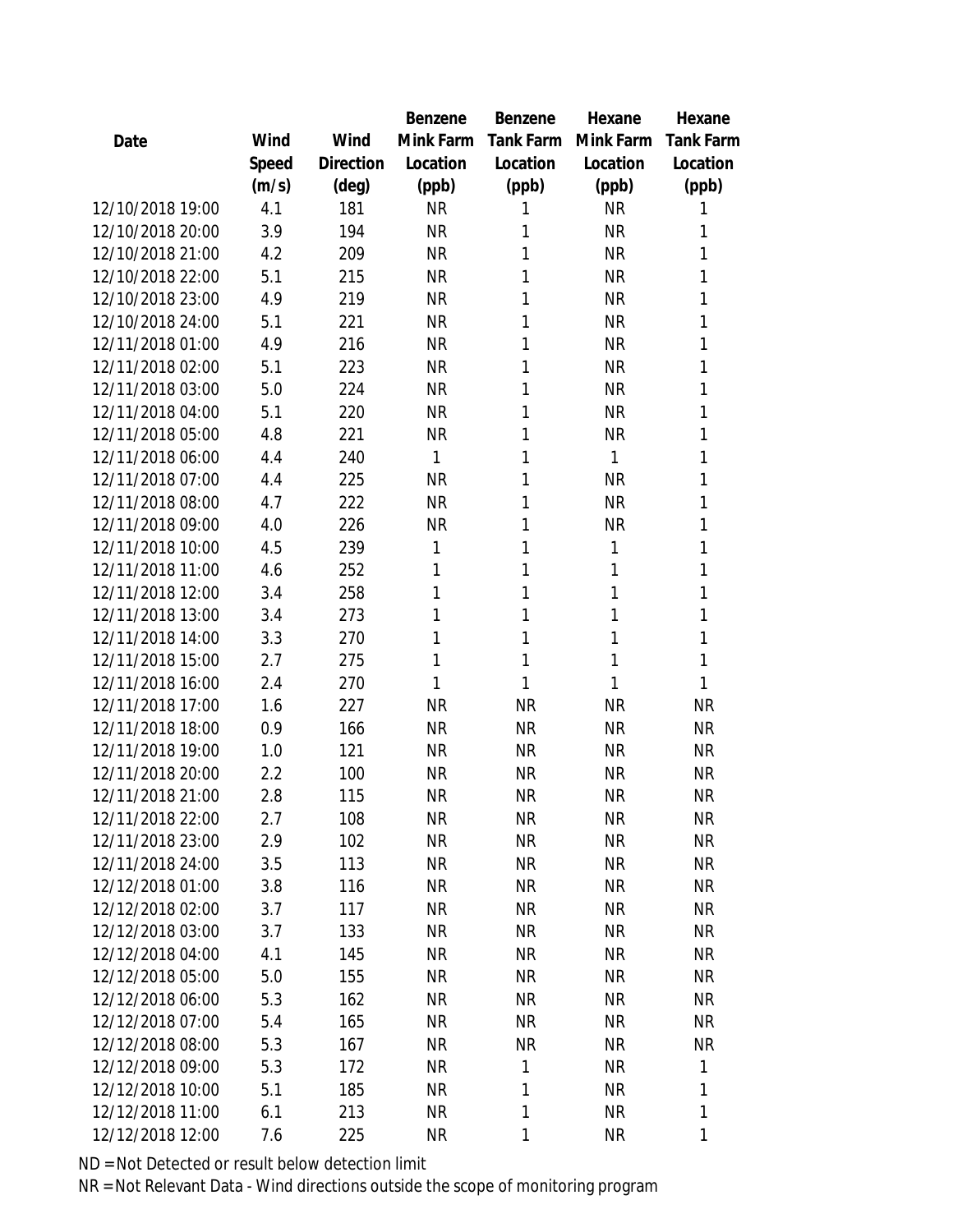|                  |       |                | Benzene   | Benzene   | Hexane    | Hexane         |
|------------------|-------|----------------|-----------|-----------|-----------|----------------|
| Date             | Wind  | Wind           | Mink Farm | Tank Farm | Mink Farm | Tank Farm      |
|                  | Speed | Direction      | Location  | Location  | Location  | Location       |
|                  | (m/s) | $(\text{deg})$ | (ppb)     | (ppb)     | (ppb)     | (ppb)          |
| 12/12/2018 13:00 | 7.0   | 250            | 1         |           | 1         | 1              |
| 12/12/2018 14:00 | 6.5   | 256            | 1         | 1         | 1         | 1              |
| 12/12/2018 15:00 | 6.0   | 255            | 1         | 1         | 1         | 1              |
| 12/12/2018 16:00 | 5.9   | 267            | 1         | 1         | 1         | 1              |
| 12/12/2018 17:00 | 4.9   | 282            | 1         | <b>NR</b> | 1         | <b>NR</b>      |
| 12/12/2018 18:00 | 5.1   | 283            | 1         | <b>NR</b> | 1         | <b>NR</b>      |
| 12/12/2018 19:00 | 4.0   | 267            | 1         | 1         | 1         | 1              |
| 12/12/2018 20:00 | 3.6   | 268            | 1         | 1         | 1         | $\overline{2}$ |
| 12/12/2018 21:00 | 2.7   | 267            | 1         | 1         | 1         | $\overline{2}$ |
| 12/12/2018 22:00 | 2.5   | 269            | 1         | 1         | 1         | $\overline{2}$ |
| 12/12/2018 23:00 | 2.7   | 256            | 1         | 1         | 1         | $\mathbf{1}$   |
| 12/12/2018 24:00 | 2.0   | 256            | 1         | 2         | 1         | 1              |
| 12/13/2018 01:00 | 1.9   | 217            | <b>NR</b> | 1         | <b>NR</b> | 1              |
| 12/13/2018 02:00 | 0.5   | 206            | <b>NR</b> | 1         | <b>NR</b> | 1              |
| 12/13/2018 03:00 | 0.4   | 192            | <b>NR</b> | 1         | <b>NR</b> | 1              |
| 12/13/2018 04:00 | 1.2   | 171            | <b>NR</b> | 1         | <b>NR</b> | 1              |
| 12/13/2018 05:00 | 0.6   | 130            | <b>NR</b> | <b>NR</b> | <b>NR</b> | <b>NR</b>      |
| 12/13/2018 06:00 | 1.3   | 133            | <b>NR</b> | <b>NR</b> | <b>NR</b> | <b>NR</b>      |
| 12/13/2018 07:00 | 2.5   | 141            | <b>NR</b> | <b>NR</b> | <b>NR</b> | <b>NR</b>      |
| 12/13/2018 08:00 | 2.4   | 129            | <b>NR</b> | <b>NR</b> | <b>NR</b> | <b>NR</b>      |
| 12/13/2018 09:00 | 2.2   | 132            | <b>NR</b> | <b>NR</b> | <b>NR</b> | <b>NR</b>      |
| 12/13/2018 10:00 | 2.5   | 117            | <b>NR</b> | <b>NR</b> | <b>NR</b> | <b>NR</b>      |
| 12/13/2018 11:00 | 3.2   | 105            | <b>NR</b> | <b>NR</b> | <b>NR</b> | <b>NR</b>      |
| 12/13/2018 12:00 | 3.8   | 131            | <b>NR</b> | <b>NR</b> | <b>NR</b> | <b>NR</b>      |
| 12/13/2018 13:00 | 4.5   | 162            | <b>NR</b> | <b>NR</b> | <b>NR</b> | NR             |
| 12/13/2018 14:00 | 3.1   | 128            | <b>NR</b> | <b>NR</b> | <b>NR</b> | <b>NR</b>      |
| 12/13/2018 15:00 | 2.3   | 89             | <b>NR</b> | <b>NR</b> | <b>NR</b> | <b>NR</b>      |
| 12/13/2018 16:00 | 2.3   | 79             | <b>NR</b> | <b>NR</b> | <b>NR</b> | <b>NR</b>      |
| 12/13/2018 17:00 | 1.8   | 67             | <b>NR</b> | <b>NR</b> | <b>NR</b> | <b>NR</b>      |
| 12/13/2018 18:00 | 2.2   | 68             | <b>NR</b> | <b>NR</b> | <b>NR</b> | <b>NR</b>      |
| 12/13/2018 19:00 | 2.6   | 80             | <b>NR</b> | NR        | NR        | <b>NR</b>      |
| 12/13/2018 20:00 | 2.3   | 68             | <b>NR</b> | <b>NR</b> | <b>NR</b> | NR             |
| 12/13/2018 21:00 | 2.1   | 68             | <b>NR</b> | <b>NR</b> | <b>NR</b> | <b>NR</b>      |
| 12/13/2018 22:00 | 1.6   | 70             | <b>NR</b> | <b>NR</b> | <b>NR</b> | NR.            |
| 12/13/2018 23:00 | 1.6   | 71             | NoData    | NoData    | NoData    | NoData         |
| 12/13/2018 24:00 | 1.4   | 49             | NoData    | NoData    | NoData    | NoData         |
| 12/14/2018 01:00 | 2.0   | 54             | NoData    | NoData    | NoData    | NoData         |
| 12/14/2018 02:00 | 1.8   | 65             | NoData    | NoData    | NoData    | NoData         |
| 12/14/2018 03:00 | 1.9   | 68             | <b>NR</b> | NR        | <b>NR</b> | <b>NR</b>      |
| 12/14/2018 04:00 | 2.0   | 33             | 1         | <b>NR</b> | 1         | <b>NR</b>      |
| 12/14/2018 05:00 | 1.9   | 29             | 1         | <b>NR</b> | 1         | <b>NR</b>      |
| 12/14/2018 06:00 | 1.8   | 29             | 1         | <b>NR</b> | 1         | <b>NR</b>      |
|                  |       |                |           |           |           |                |